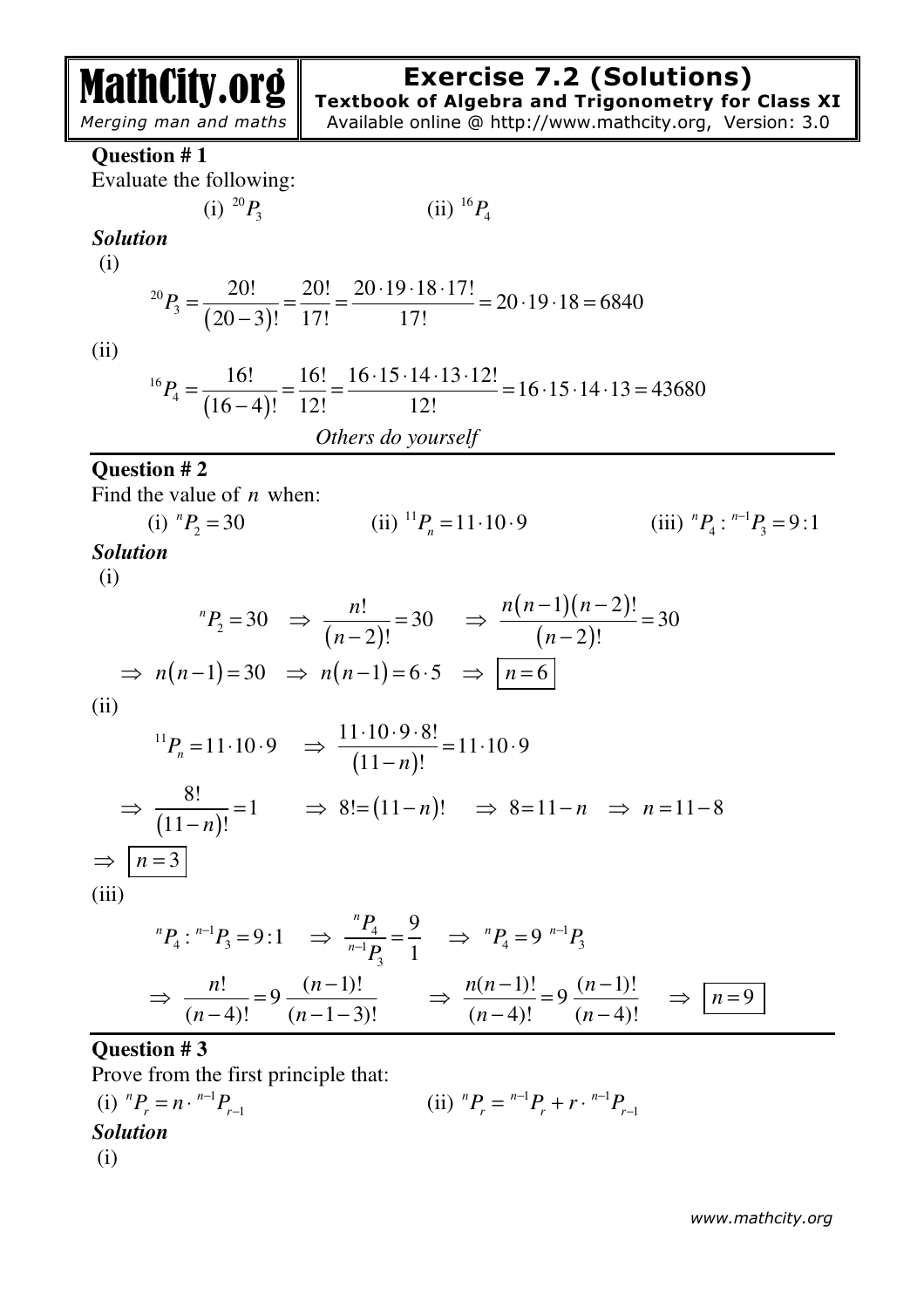**FSc-I** / 7.2 - 2

R.H.S = 
$$
n \cdot {}^{n-1}P_{r-1} = n \cdot \frac{(n-1)!}{(n-1-(r-1))} = \frac{n(n-1)!}{(n-1-r+1)} = \frac{n!}{(n-r)} = {}^{n}P_{r} = \text{L.H.S}
$$

(ii)

R.H.S = 
$$
{}^{n-1}P_r + r \cdot {}^{n-1}P_{r-1} = \frac{(n-1)!}{(n-1-r)!} + r \cdot \frac{(n-1)!}{(n-1-r+1)!}
$$
  
\n
$$
= \frac{(n-1)!}{(n-r-1)!} + r \cdot \frac{(n-1)!}{(n-r)!} = \frac{(n-1)!}{(n-r-1)!} + r \cdot \frac{(n-1)!}{(n-r)(n-r-1)!}
$$
\n
$$
= \frac{(n-1)!}{(n-r-1)!} \left(1 + r \cdot \frac{1}{(n-r)}\right) = \frac{(n-1)!}{(n-r-1)!} \left(\frac{n-r+r}{(n-r)}\right)
$$
\n
$$
= \frac{(n-1)!}{(n-r-1)!} \left(\frac{n}{(n-r)}\right) = \frac{n(n-1)!}{(n-r)(n-r-1)!}
$$
\n
$$
= \frac{n!}{(n-r)!} = {}^{n}P_r = \text{L.H.S}
$$

#### **Question # 4**

*Do yourself as Question # 5* 

# **Question # 5**

 How many signals can be given by 6 flags of different colours, when any number of flags cab be used at a time?

#### *Solution*

Total number of flags  $= n = 6$ Number of signal using one flag =  ${}^{6}P_1$  = 6 Number of signal using two flag =  ${}^{6}P_{2}$  = 30 Number of signal using three flag =  ${}^{6}P_3$  = 120 Number of signal using four flag =  ${}^{6}P_4$  = 360 Number of signal using five flag =  ${}^{6}P_5 = 720$ Number of signal using six flag =  ${}^{6}P_6$  = 720 Total number of signals =  $6 + 30 + 120 + 360 + 720 + 720 = 1956$ 

#### **Question # 6**

How many words can be formed from the letters of the following words using all letters when no letter is to be repeated:

| (i)PLSNE        | (ii)OBJECT                                    | (iii)FASTING |
|-----------------|-----------------------------------------------|--------------|
| <b>Solution</b> |                                               |              |
| (i)             |                                               |              |
|                 | Since number of letters in PLANE = $n = 5$    |              |
|                 | Therefore total words form $= {}^5P_5 = 120$  |              |
| (ii)            |                                               |              |
|                 | Since number of letters in OBJECT = $n = 6$   |              |
|                 | Therefore total words forms = ${}^6P_6$ = 720 |              |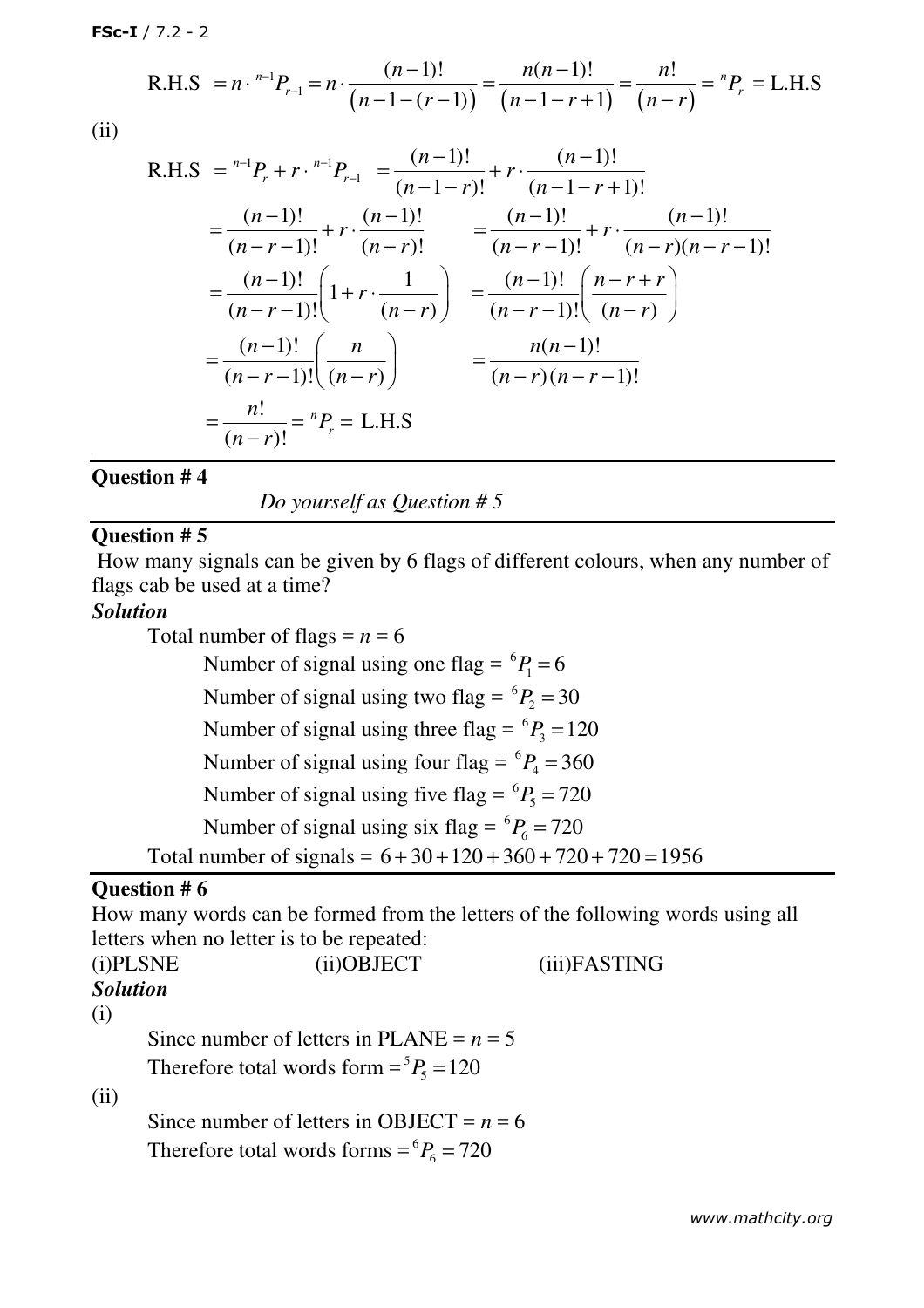(iii)

Since number of letters in FASTING  $= n = 7$ Therefore total words forms  $= {}^{7}P_{7} = 5040$ 

# **Question # 7**

How many 3 − *digit* numbers can be formed by using each one of the digits 2,3,5,7,9 only once?

#### *Solution*

Number of digits  $= n = 5$ 

So numbers forms taken 3 digits at a time  $= {}^5P_3 = 60$ 

#### **Question # 8**

Find the numbers greater than 23000 that can be formed from the digits 1,2,3,5,6 without repeating any digit.

#### *Solution*

Number greater than 23000 can be formed as

Number of numbers of the form  $23$ \*\*\*=<sup>3</sup> $P_3$  = 6 Number of numbers of the form  $25$ <sup>\*\*\*= ${}^{3}P_{3}$  = 6</sup> Number of numbers of the form  $26$ \*\*\*=<sup>3</sup> $P_3$  = 6 Number of numbers of the form  $3****=\frac{4}{4}P_4 = 24$ Number of numbers of the form  $5****=\frac{4}{4}P_4 = 24$ Number of numbers of the form  $6****=\frac{4}{4}P_4 = 24$ 

Thus the total number formed =  $6 + 6 + 6 + 24 + 24 + 24 = 90$ 

# *Alternative* **solution:**

Permutation of 5 digits numbers =  ${}^{5}P_5$  = 120 Numbers less than 23000 are of the form 1∗∗∗∗ Then permutations  $=$ <sup>4</sup>  $P_4$  = 24 If number less than 23000 are of the form 21∗∗∗ Then permutations  $= {}^{3}P_3 = 6$ Thus number greater than 23000 formed =  $120 - 24 - 6 = 90$ 

# **Question # 9**

Find the number of 5 digits numbers that can be formed from the digits 1, 2, 4, 6, 8 (when no digit is repeated), but

(i) the digits 2 and 8 are next to each other.

(ii) the digits 2 and 8 are not next to each other.

# *Solution*

Total number of digits  $= 5$ 

(i) If we take 28 as a single digit then number of numbers =  ${}^{4}P_{4} = 24$ 

If we take 82 as a single digit then number of numbers =  ${}^{4}P_{4} = 24$ 

So the total numbers when 2 and 8 are next to each other  $= 24 + 24 = 48$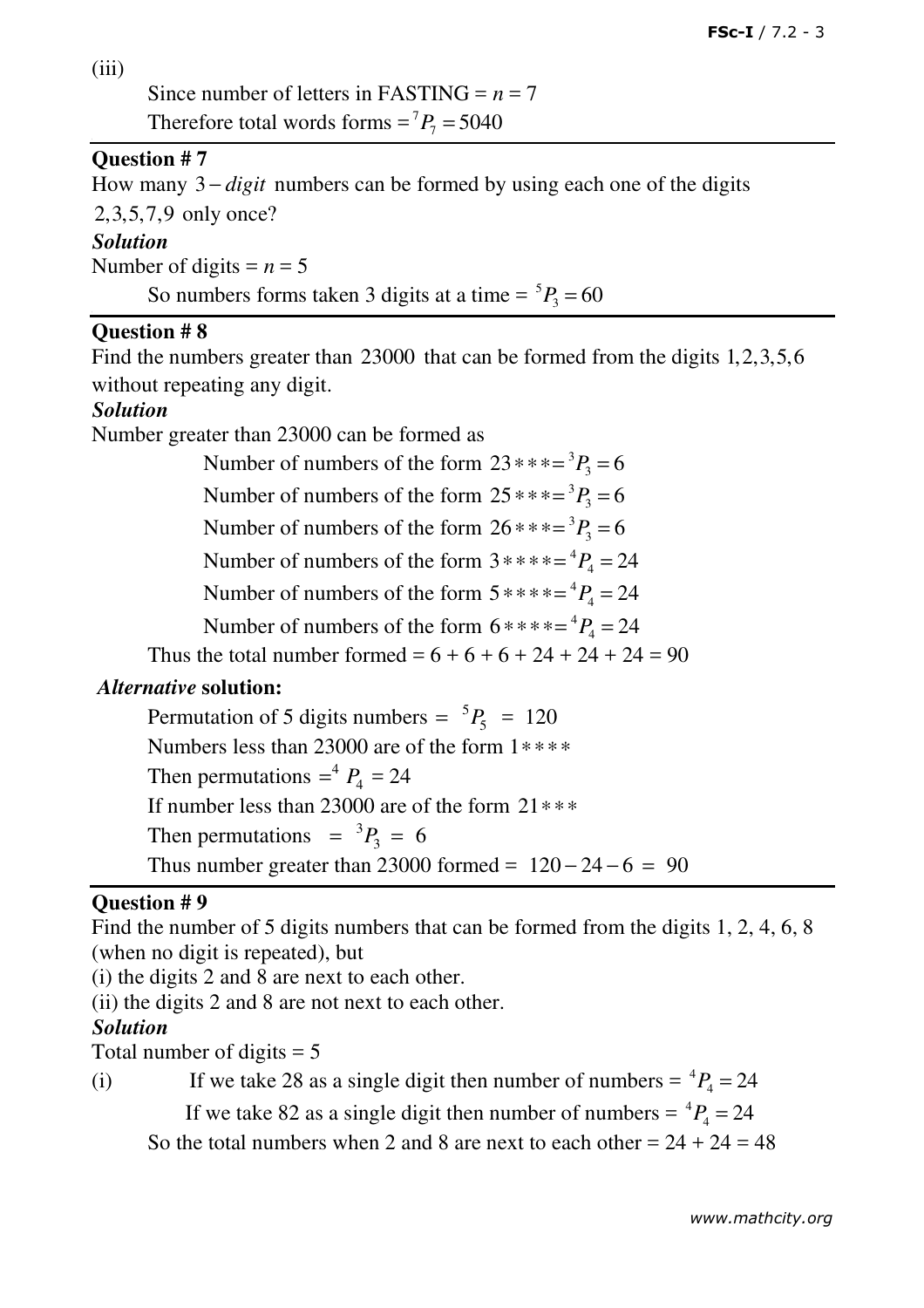**FSc-I** / 7.2 - 4

(ii) Number of total permutation =  ${}^5P_5 = 120$ thus number of numbers when 2 and 8 are not next to each other =  $120 - 48 =$ 

72

# **Question # 10**

How many 6 – *digit* numbers can be formed, without repeating any digit from the digits  $0,1,2,3,4,5$ ? In how many of them will 0 be at the ten places?

#### *Solution*

Since number of permutation of 6 digits =  ${}^{6}P_6 = 720$ But 0 at extreme left is meaning less so number of permutation when 0 is at extreme left =  ${}^5P_5$  = 120 Thus the number formed by 6 digits =  $720 - 120 = 600$ Now if we fix 0 at ten place then number formed  $= {}^5P_5 = 120$ 

# **Question # 11**

How many 5 − *digit* multiples of 5 can be formed from the digits 2,3,5,7,9 , when no digit is repeated.

# *Solution*

Number of digits  $= 5$ 

For multiple of 5 we must have 5 at extreme right so number formes =

 $^{4}P_{4} = 24$ 

#### **Question # 12**

In how many ways can 8 books including 2 books on English be arranged on a shelf in such a way that the English books are never together.

# *Solution*

Total numbers of books  $= 8$ Total number of permutation  $= {}^{8}P_8 = 40320$ Let  $E_1$  and  $E_2$  denotes two English books then Number of permutation when  $E_1 E_2$  place together =  ${}^7P_7$  = 5040 Number of permutation when  $E_2 E_1$  place together =  ${}^7P_7$  = 5040 So total permutation when  $E_1$  and  $E_2$  together = 5040 + 5040 = 10080 Required permutation when English books are not together = 40320 – 10080  $= 30240$ 

#### **Question # 13**

Find the number of arrangement of 3 books on English and 5 books on Urdu for placing them on a shelf such that the books on the same subjects are together. *Solution*

Let  $E_1, E_2, E_3$  be the book on English and  $U_1, U_2, U_3, U_4, U_5$  be the book on Urdu

Then the permutation when

books are arranged as  $E_1, E_2, E_3, U_1, U_2, U_3, U_4, U_5 = {}^3P_3 \times {}^5P_5 = 6 \times 120 = 720$